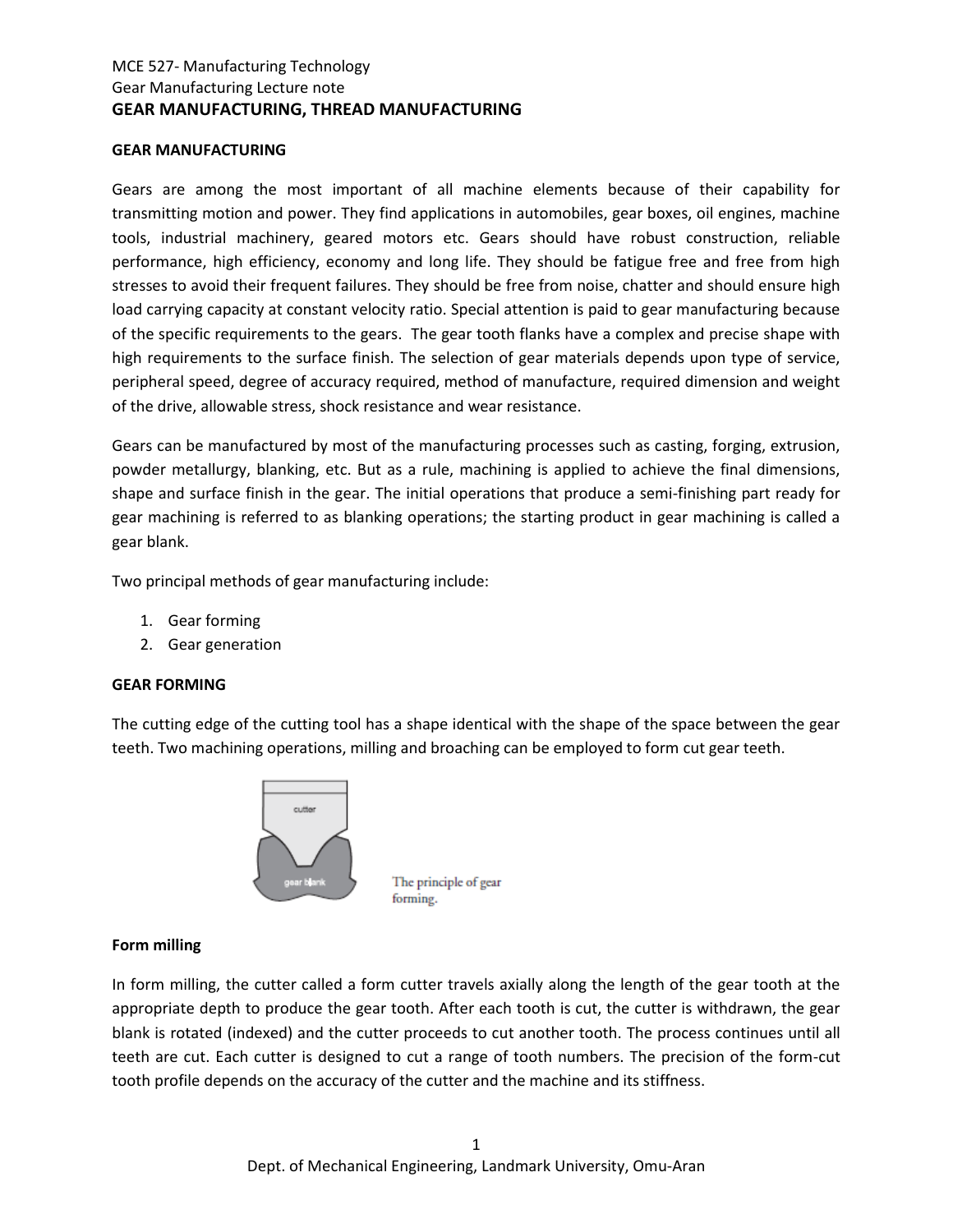# MCE 527- Manufacturing Technology

### Gear Manufacturing Lecture note

In form milling, indexing of the gear blank is required to cut all the teeth. Indexing is the process of evenly dividing the circumference of a gear blank into equally spaced divisions. The index head of the indexing fixture is used for this purpose.



Setup of form milling.



Form milling of a helical gear.



Form cutters for finishing cutting (Left) and for rough cuts (Right).

Dividing head (Left), and footstock (Right) used to index the gear blank in form milling.

### **Broaching**

It can also be used to produce gear teeth and is particularly applicable to internal teeth. The process is rapid and produces fine surface finish with high dimensional accuracy. However, because broaches are expensive and a separate broach is required for each size of gear, this method is suitable mainly for high quantity production. Internal gears, racks and gear sectors have been produced by broaching.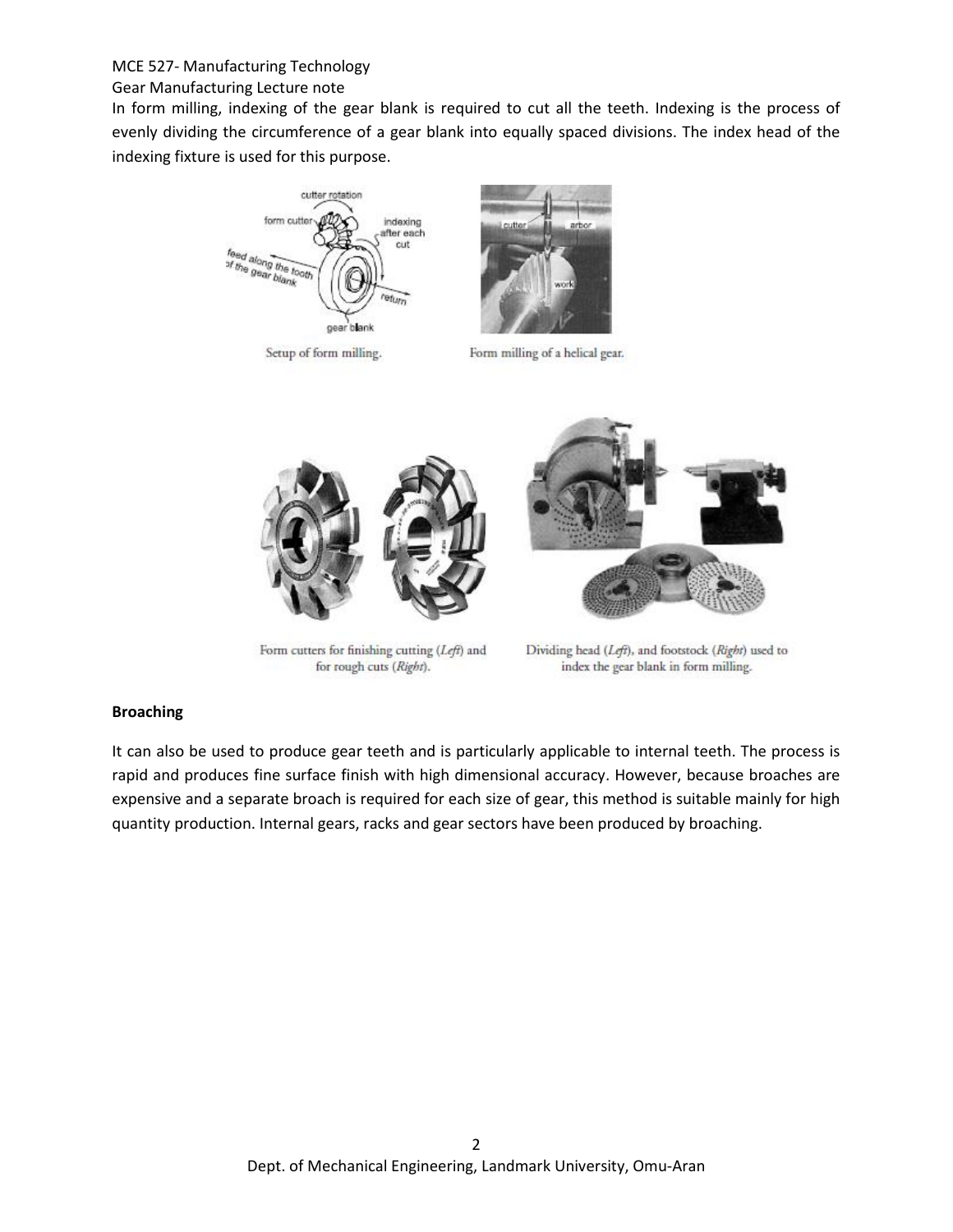## MCE 527- Manufacturing Technology Gear Manufacturing Lecture note



Broaching the teeth of a gear segment by horizontal external broaching in one pass.

### **GEAR GENERATION**

In gear generating, the tooth flanks are obtained or generated as an outline of the subsequent positions of the cutter, which resembles in shape the mating gear in the gear pair. In gear generating, two machining processes are employed, shaping and milling.



Generating action of a gear-shaper cutter; (Bottom) series of photographs showing various stages in generating one tooth in a gear by means of a gear shaper, action taking place from right to left, corresponding to a diagram above. One tooth of the cutter was painted white.

There are several modifications of these processes for different cutting tool used;

- i. Gear hobbing (milling with a hob)
- ii. Gear shaping with a pinion-shaped cutter, or
- iii. Gear shaping with a rack-shaped cutter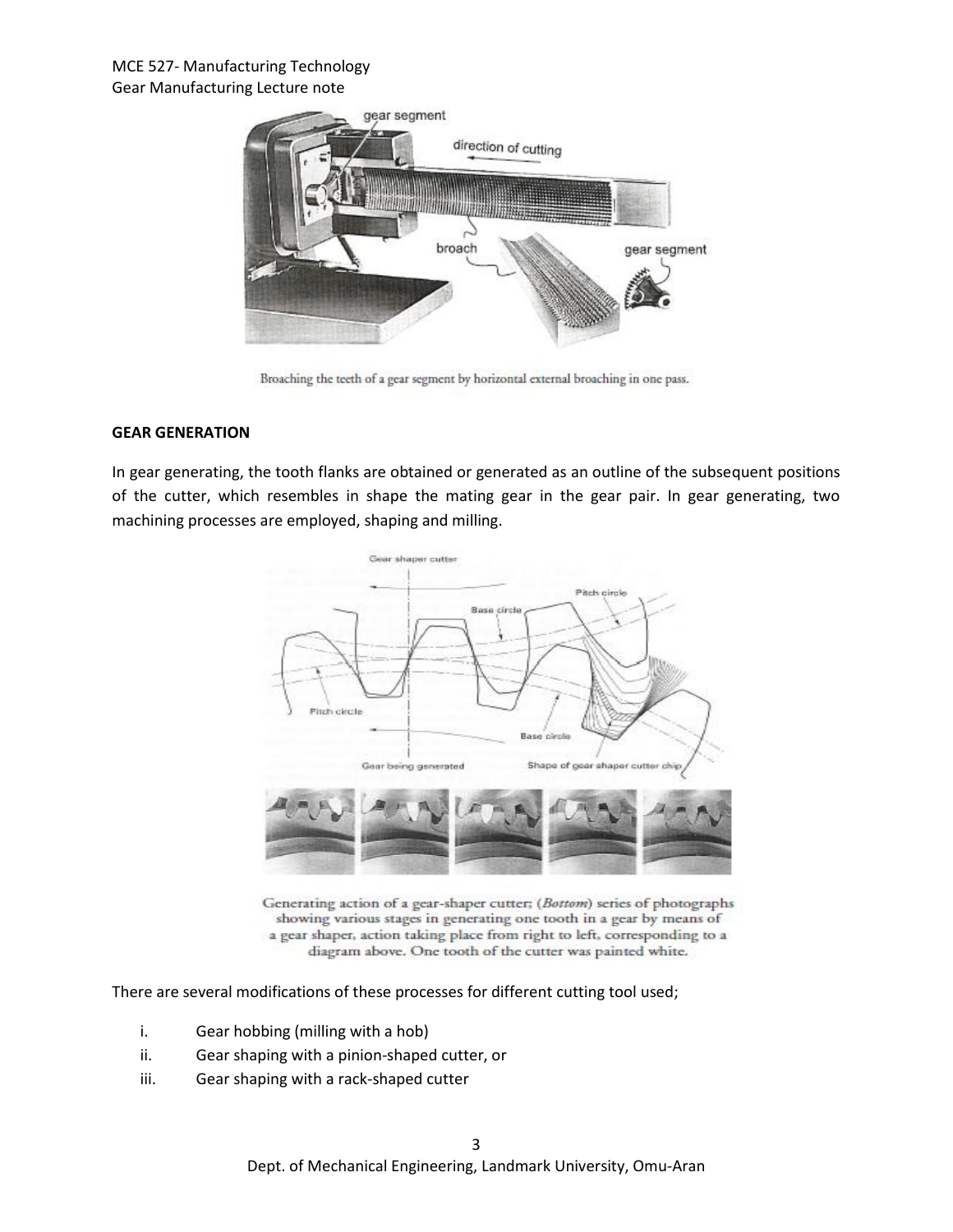# MCE 527- Manufacturing Technology

Gear Manufacturing Lecture note

Cutters and blanks rotate in a timed relationship: a proportional feed rate between them is maintained. Gear generating is used for high production and for finishing cuts.

# **Gear hobbing**

It is a machining process in which gear teeth are progressively generated by a series of cuts with a helical cutting tool (hob). All motion in hobbing are rotary and the hob and gear blank rotate continuously as in two gears meshing until all teeth are cut.



Setup of gear hobbing opeartion.

When hobbing a spur hear, the angle between the hob and the gear blank axes is  $90^{\circ}$  minus the lead angle at the hob threads. For helical gears, the hob is set so that the helix angle of the hob is parallel with the tooth direction of the gear being cut. Additional movement along the tooth length is necessary in order to cut the whole tooth length. The cutting of a gear by means of a hob is a continuous operation. The hob and the gear blank are connected by a proper gearing so that they rotate in mesh. To start cutting a gear, the rotating hob is fed inward until the proper setting for tooth depth is achieved, then cutting continues until the entire gear is finished.

The gear hob is a formed tooth milling cutter with helical teeth arranged like the thread on a screw. These teeth are fluted to produce the required cutting edges.

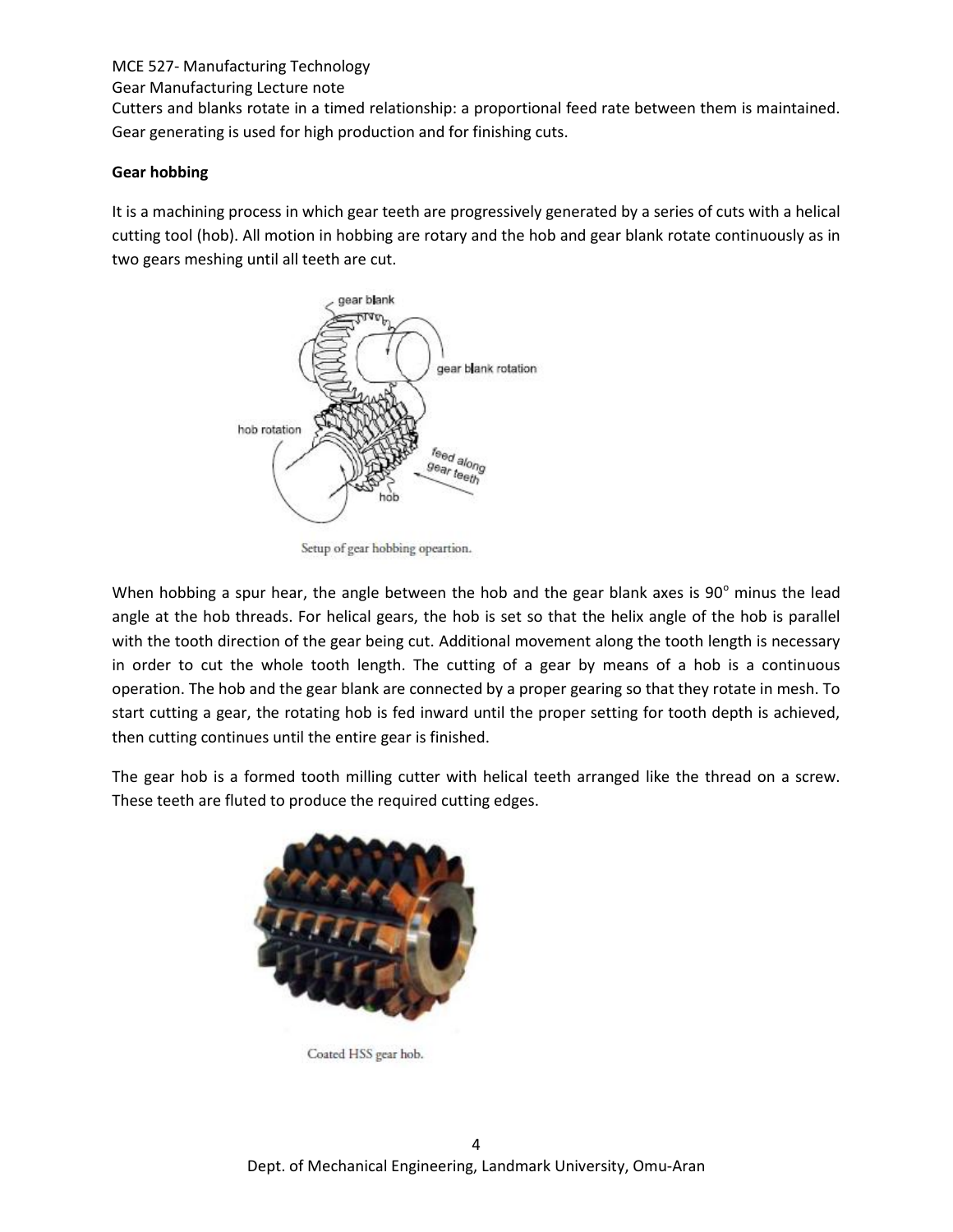### MCE 527- Manufacturing Technology Gear Manufacturing Lecture note **Shaping with a pinion-shaped cutter**

This modification of the gear shaping process is defined as a process for generating gear teeth by a rotating and reciprocating pinion-shaped cutter.

The cutter axis is parallel to the gear axis. The cutter rotates slowly in timed relationship with the gear blank at the same pitch-cycle velocity, with an axial primary reciprocating motion, to produce the gear teeth. A train of gears provides the required relative motion between the cutter shaft and the gearblank shaft. Cutting may take place either at the downstroke or upstroke of the machine. Because the clearance required for cutter travel is small, gear shaping is suitable for gears that are located close to obstructing surfaces such as flanges. The tool is called gear cutter and resembles in shape the mating gear from the conjugate gear pair, and the other gear being the blank.

Gear shaping is one of the most versatile of all gear cutting operations used to produce internal gears, external gears, and integral gear-pinion arrangements. They have the advantages of high dimensional accuracy being achieved and they are not too expensive tool. This process is applied for finishing operation in all types of production rates.



Setup of gear shaping opeartion with a pinion-shaped cutter.



Coated HSS pinion-shaped gear cutter.

# **Shaping with a rack-shaped cutter**

In this, gear teeth are generated by cutting tool called rack shaper. The rack shaper reciprocates parallel to the axis of the gear axis. It moves slowly linearly with the gear blank rotation at the same pitch-cycle velocity.

The rack shaper is actually a segment of a rack. Because it is not practical to have more than 6-12 teeth on a rack cutter, the cutter must be disengaged at suitable intervals and returned to the starting point, the gear blank meanwhile remaining fixed. It is of high dimensional accuracy and cheap cutting tool. The process can be used for low-quantity as well as high-quantity production of spur and helix external gears.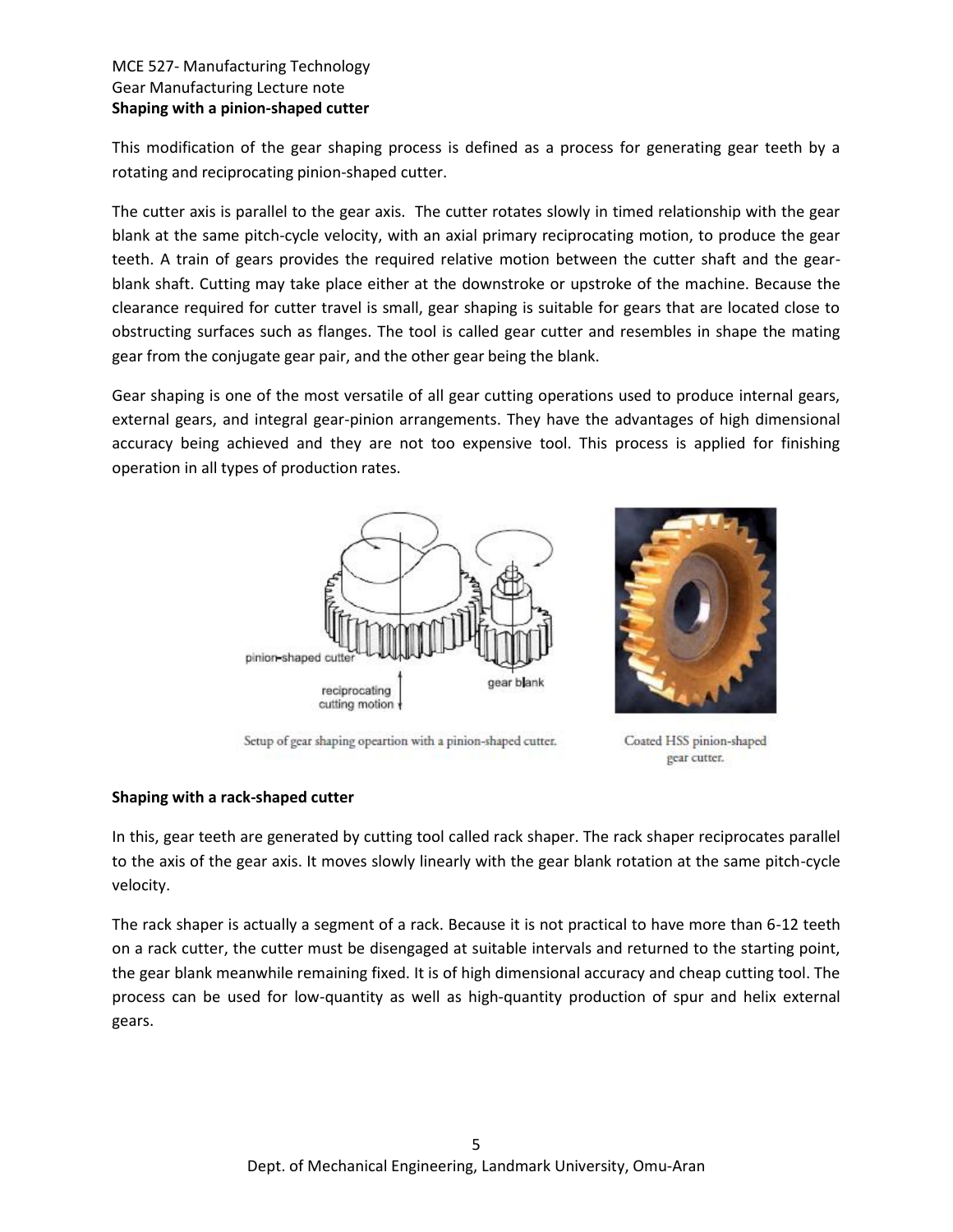

Setup of gear shaping opeartion with a rack-shaped cutter.

### **FINISHING OPERATIONS**

As produced by any of the process described, the surface finish and dimensional accuracy may not be accurate enough for certain applications. Several finishing operations are available, including the conventional process of gear shaving, and a number of abrasive operations, including, gear burnishing, gear grinding, lapping and honing.

### **THREAD MANUFACTURING**

Threads are of prime importance to engineering. They are used as fasteners, to transmit power or motion and for adjustment. Threads are manufactured by the following processes:

- 1. **Casting:** They have limited field of application because threads made of sand casting are rough.
- 2. **Thread chasing:** The method of cutting of threads with a single point tool on a centre lathe and with a multipoint tool on a turret lathe is called thread chasing. Thread chasing is a form of cutting operation, with the form tool corresponding to the profile of desired thread space.
- 3. **Thread rolling:** It is a cold working process in which a blank diameter approximately equal to the pitch diameter of the required thread is rolled between hardened steel rolling dies having a negative contour of the thread to be produced.
- 4. **Die threading and tapping:** Die threading is the method of cutting external threads on cylindrical or tapered surfaces by the use of solid or self opening dies. However, taps are the tools for cutting internal threads. A tap is similar to a threaded bolt, with one to four flutes cut parallel to its axis.
- 5. **Thread milling:** The threads are cut by a revolving form milling cutter conforming to the shape of the thread to be produced. Both external and internal threads can be produced by this method. It is a fast thread cutting method for producing threads usually too large a diameter for die heads. The threads produced are more accurate than those cut by dies, but less accurate than produced by grinding. The method is desirable when the pitch of the thread is too coarse to be cut with a die. The method is more efficient than cutting thread on a lathe, especially when the job is long or when large amounts of metal are to be removed.
- 6. **Thread grinding:** It is used to produce more accurate threads. It is also employed to cut threads on hardened materials for which the other methods of thread cutting are not possible. It is also useful for materials too soft to get a good surface finish by other methods. Thread grinding is used to cut threads on taps, micrometer screws, lead screws, thread gauges and thread milling.